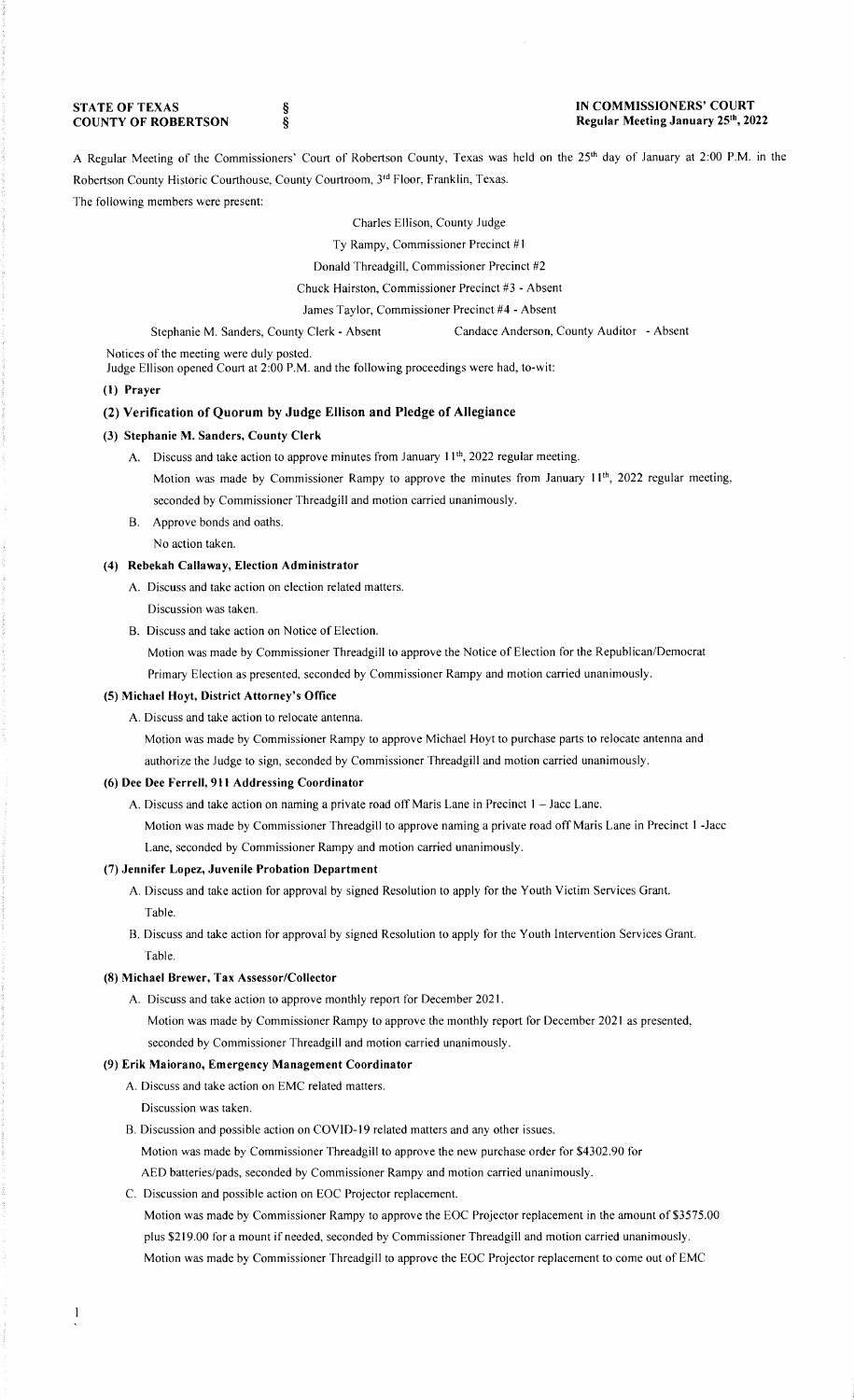Capital Outlay budget line item and authorize Erik Mairoano to complete a budget adjustment for next Commissioner Court date, seconded by Commissioner Rampy and motion carried unanimously.

# **(10) Charles Paker, Designated Representative/Maintenance**

- A. Discuss and take action on maintenance related matters. Discussion was taken.
- B. Discuss and take action on Basic Preventative Maintenance Agreement with Austin Generator Service for the Robertson County "Old Jail".

Motion was made by Commissioner Threadgill to approve the Basic Preventative Maintenance Agreement with Austin Generator Service for Robertson County ''Old Jail" and authorize the Judge to sign, seconded by Commissioner Rampy and motion carried unanimously.

C. Discussion and possible action on proposal from E Squared Fire Protection for Annual Inspection of Fire Sprinklers. Motion was made by Commissioner Rampy to approve the E Squared Fire Protection for Annual Inspection of Fire Sprinklers in the amount of \$2,960.00, pending legal and authorize any signatures needed, seconded by Commissioner Threadgill and motion carried unanimously.

### **(11) Ty Rampy, Commissioner Precinct 1**

A. Discussion and possible action on the county creating a Future Growth Committee. Motion was made by Judge Ellison to allow Ty Rampy, Commissioner Precinct I to create a Future Growth Committee, seconded by Commissioner Rampy and motion carried unanimously.

B. Develop a plan of action for advising the public of future enforcement of fences being placed away from the county's right-of-way.

Table.

## **(12) Chuck Hairston, Commissioner Precinct 3**

A. Discussion and possible action on presentation by TJ Frank for approval/rejection on the proposed residential subdivision plat - Discovery Lane Estates in Precinct 3, Robertson County, Texas.

Table.

## **(13) Charles L. Ellison, County Judge**

- A. Discuss any budget related matters or county business. No action taken.
- B. Discussion and possible action on new Sheriff's Office & Jail, construction related matters and any other issues. Discussion was taken.
- C. Discussion and possible action on Courthouse Security related matters and any other issues. No action taken.
- D. Discussion and possible action on presentation by Charlie Neff for approval/rejection on the proposed residential subdivision plat - Cassie's Trails Subdivision in Precinct 1, Robertson County, Texas.

Motion was made by Commissioner Rampy to approve the proposed residential subdivision plat- Cassie's Trails in Precinct 1 and allow any signatures needed, seconded by Commissioner Threadgill and motion carried unanimously.

- E. Discuss and take action on approval of re-plat **11** & 15 of the Sandifer Estates Phase 2 in Precinct 3. Motion was made by Commissioner Threadgill to approve the re-plat for lots **11** R-15R of Sandifer Estates Phase 2 in Precinct 3 and authorize any signatures needed, seconded by Commissioner Rampy and motion carried unanimously.
- F. Discuss and take action on approving an amount for draw down for the IGT per Indigent Care Affiliation Agreement.

Table.

- G. Discuss and take action to approve enrolling all county employees in the State-Mandated Annual Cybersecurity Compliance Training Course (HB 3834) through the Texas Association of Counties' (TAC). Motion was made by Commissioner Threadgill to enroll all county employees in the State-Mandated Annual Cybersecurity Compliance Training Course (HB 3834) through the Texas Association of Counties' (TAC), seconded by Commissioner Rampy and motion carried unanimously.
- H. Discuss and take action on County Bum Ban.
- No action taken.

## **(14) Candy Anderson, County Auditor**

A. Discuss and take action on approving budget adjustments and/or amendments, credit applications and/or lease Purchase agreements, and/or cell phone allowance agreements.

Motion was made by Commissioner Threadgill to approve the budget adjustment for Road & Bridge Pct. **1** (see